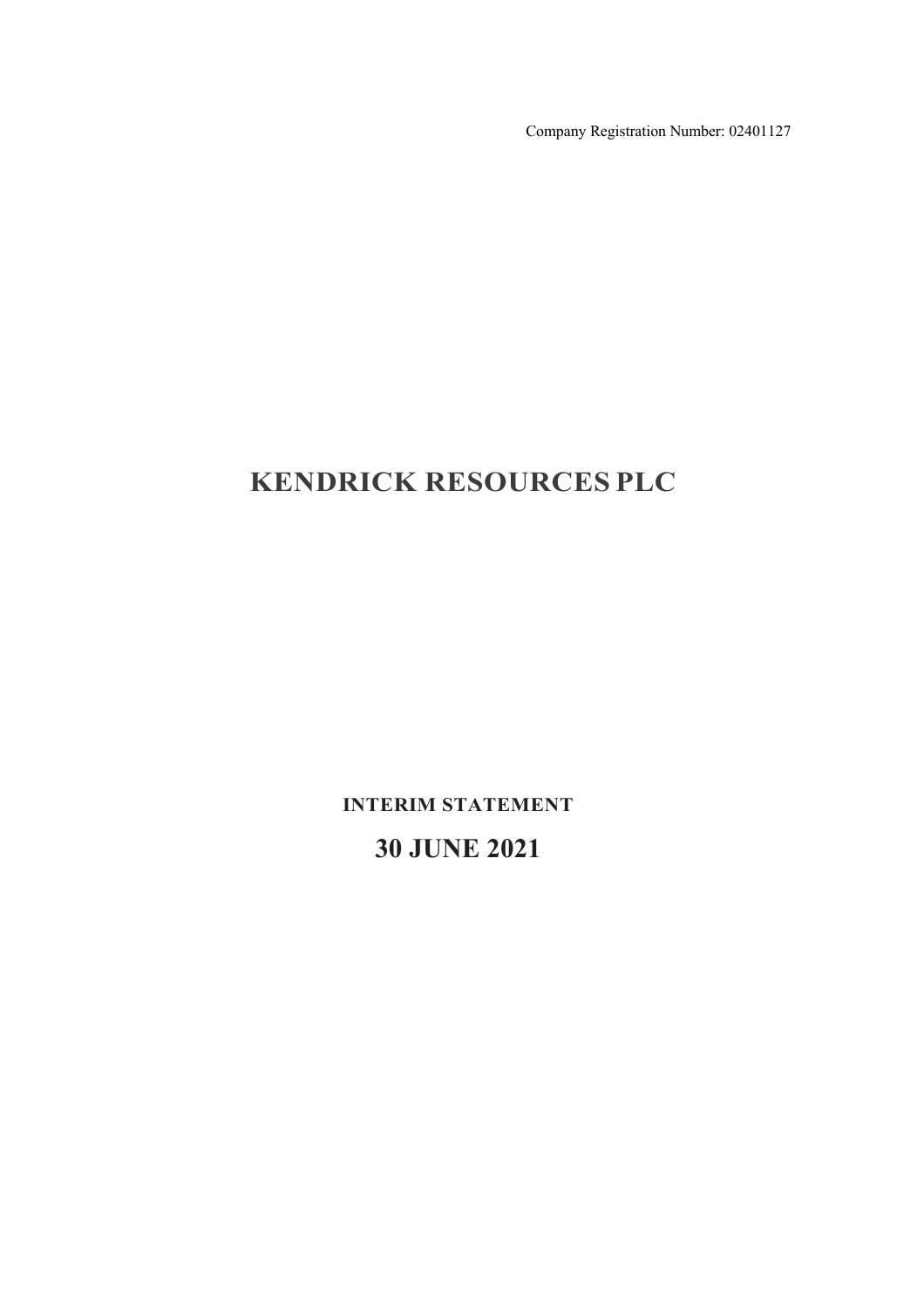### **CONTENTS**

| Chairman's statement                       |   |
|--------------------------------------------|---|
| Company Statement of Comprehensive Income  |   |
| Company Statement of Financial Position    |   |
| Company Statement of Cash Flow             |   |
| Company Statement of Changes in Equity     | 6 |
| Notes to the Interim Financial Information |   |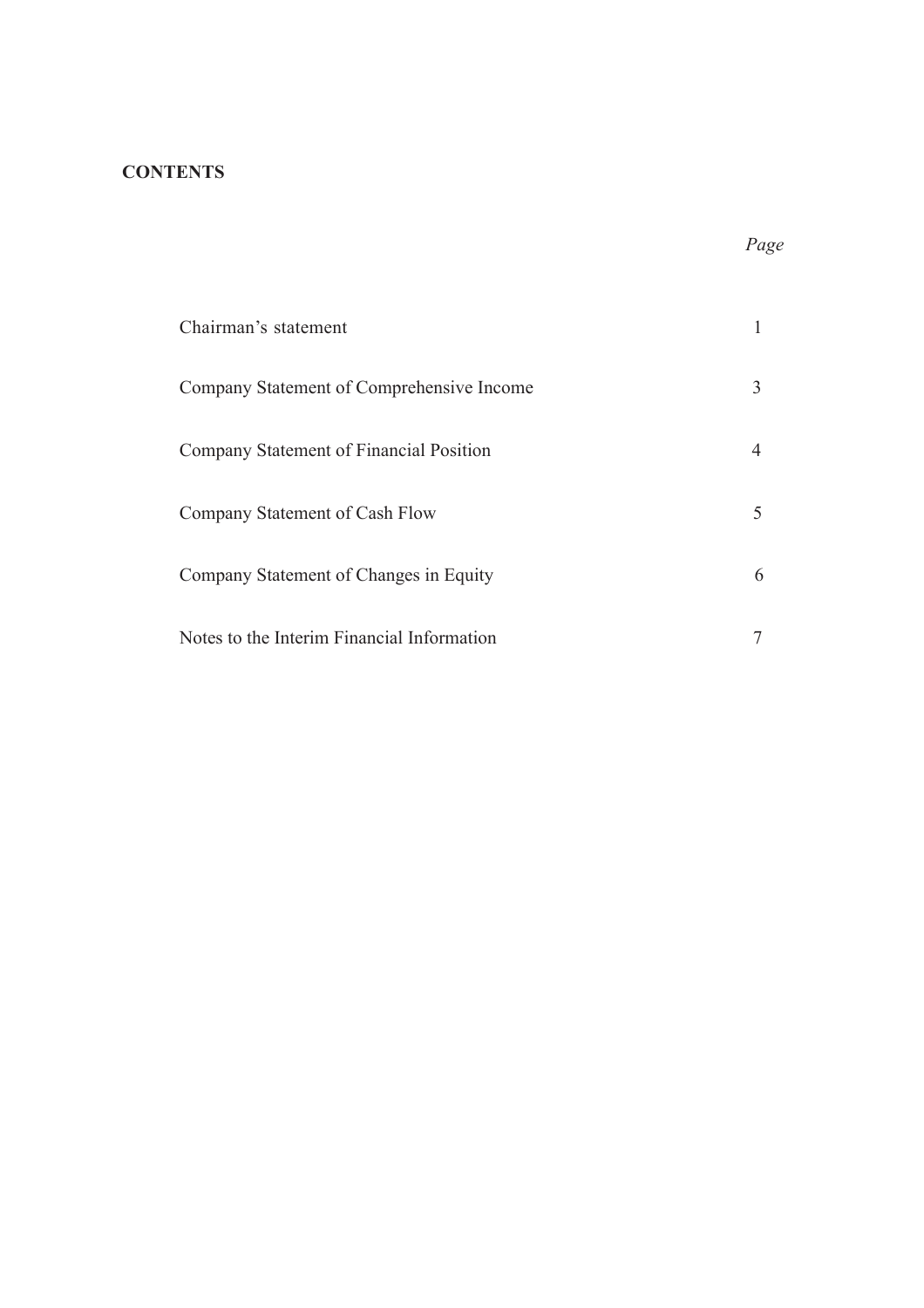# Chairman's statement

I present below the unaudited interim results of the Company for the six months ended 30 June 2021.

In my letter of 11 January 2021 in relation to the AGM on 4 February 2021 I explained that it was the Directors' intention to seek to acquire one or more attractive acquisition opportunities for the Company within the mining sector and to seek to raise funds and achieve a re-listing on a United Kingdom Stock Exchange (the "**Strategy**").

### **Proposed Acquisition of Nordic Projects**

Further to the Strategy the Company on 20 January 2021 entered into assignment agreements, a summary of which is provided in Note 3 to the accounts (the "**Assignment Agreements**") to acquire Pursuit Minerals interest in the following Projects

- 1. the Koitelainen, Karhujupukka North and Karhujupukka South projects in Finland;
- 2. the Airijoki, Kullberget, Sumassjon, Kramsta and Simesvallen projects in Sweden; and
- 3. the Hosanger, Espedalen and Sigdal projects in Norway,

(together, the "**Nordic Projects**").

The Nordic Projects comprise vanadium projects in Sweden and Finland which are owned by Pursuit and consist of competently and comprehensively well drilled tonnages of vanadium ore, estimated at approximately 160 million tonnes. Kendrick has paid currently due 2021 licence fees and all projects are in governmental good standing. The Norwegian projects are for nickel and are under an option agreement with Eurasian Minerals Sweden AB and have been partially explored with reconnaissance programmes indicating the potential for strike extension. Certain nickel projects have not been invasively explored by Pursuit, but desk research indicates that potential for nickel discovery exists.

Nickel prices have improved over the year and the metal is expected to play a significant role in tomorrow's energy and production world.

### **Proposed Listing**

The Company is now focussed on completing a listing on the standard segment of the LSE with the Nordic Projects as its primary assets and raising funds at the time of the listing to support exploration of the Nordic Projects and the Companies ongoing working capital requirements (the "**Listing**")

#### *Kabwe Project*

The Company has a historical 11% royalty interest in the Kabwe surface secondary zinc, lead, and vanadium from previous mining at Kabwe in Zambia (the "Kabwe Project") with no obligation or requirement to contribute to the costs of the Kabwe Project. Jubilee is the sole operator of the Kabwe Project and has full control of the operation and implementation of the project.

Jubilee is currently actively engaged in copper refining through the Sable refinery near Kabwe which it acquired from Glencore in 2019. Jubilee has focus on copper production since the Kabwe refinery is copper purpose ready in a strong copper market. The zinc tailings at Kabwe are metallurgically more complex than originally thought and zinc prices have been historically volatile. The contribution from vanadium is challenged by the vanadium pentoxide price and the ability to recover the metal from feed. Consequently, the Company currently has no expectation of any royalty income from the Kabwe Project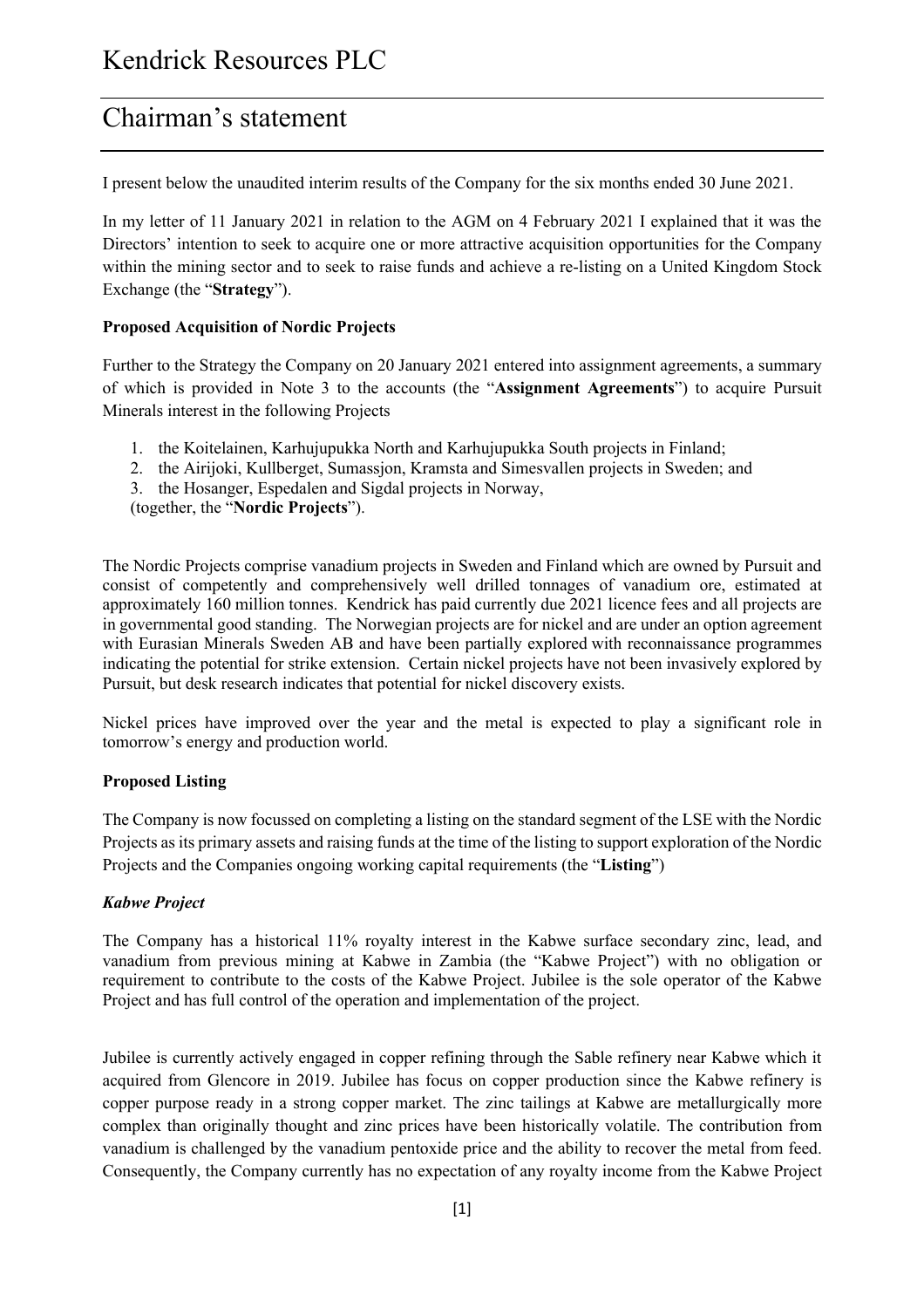# Chairman's statement

in the foreseeable future and its value was written down to nil in the financial statements for the year ended 29 December 2019.

### *General Meeting and share consolidation*

Shareholders approved the acquisition of the Nordic Projects at the General Meeting held on 25 October 2021 and also a 1 for 30 consolidation of the par value of the ordinary shares to enable the share price for the fundraising at the time of the listing to be approximately 3.5 pence per share though the final price will depend on market conditions and the amount raised.

### *Financial results*

The Group reported a total loss for the six-month period of £169,362 (six-months ended 30 June 2020: £57,941). There was an operating loss of £168,868 (six-months ended 30 June 2020: £57,780) which was stated after £152,914 (six-months ended 30 June 2020: £115,626) of administrative expenses and a loss in fair value of investment of £15,954 (six-months ended 30 June 2020: gain of £57,846). The loss before tax of £169,362 (six-months ended 30 June 2020: £57,941) was stated after finance expenses of £494 (sixmonths ended 30 June 2020: £161). There was no taxation or other comprehensive income in the period.

As at 30 June 2021, the Group held total assets of £466,638 (29 December 2020: £254,434). Total assets comprised £6,325 (29 December 2020: £10,670) of non-current assets and £460,313 (29 December 2020: £243,764) of current assets.

Current assets as at 30 June 2021 include £207,386 (29 December 2020: £223,340) of trading assets and £231,435 (29 December 2020: £Nil) investment in Nordic projects and related transaction costs,. Total liabilities as at 30 June 2021 were £337,377 (29 December 2020: £165,811), which comprised current liabilities classified to trade and other payables.

Cash and cash equivalents at the end of the period end were £10,685 (29 December 2020: £9,496). The net cash inflow from investing activities of £210,000 (six-month period ended 30 June 2020: £nil) comprised proceeds from the issue of convertible loan notes of £210,000 (six-month period ended 30 June 2020: £nil).

### **Outlook**

The Board firmly believes that the time of the smaller mine is returning and that the Nordic Projects are very well suited both in terms of grade and tonnage to be a candidate for future nickel and or vanadium production and we are working with our advisers to complete the Listing and the acquisition of the Nordic Projects.

Colin Bird Chairman 27 January 2022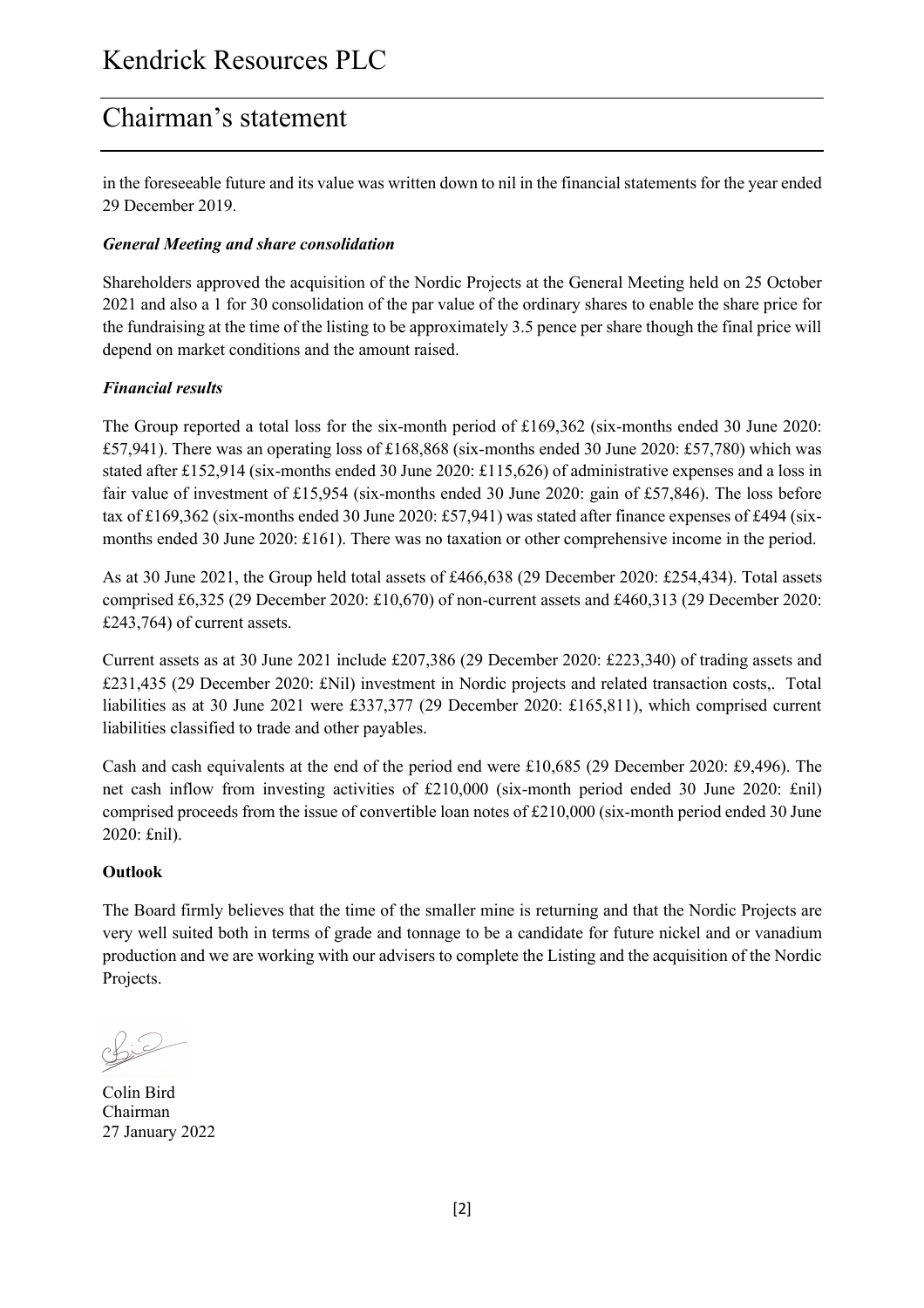### **STATEMENT OF COMPREHENSIVE INCOME**

#### **Six Months ended 30 June 2021**

|                                                              | <b>Notes</b> | <b>Unaudited</b><br><b>Six Months to</b><br>30 June<br>2021<br>£ | <b>Unaudited</b><br><b>Six Months to</b><br>30 June<br>2020<br>£ | <b>Audited</b><br><b>Period</b> to<br>29 December<br>2020<br>£ |
|--------------------------------------------------------------|--------------|------------------------------------------------------------------|------------------------------------------------------------------|----------------------------------------------------------------|
|                                                              |              |                                                                  |                                                                  |                                                                |
| Administrative expenses<br>Gain on disposal of investment    |              | (152, 914)                                                       | (115, 626)                                                       | (190, 623)<br>14,663                                           |
| (Loss)/gain in fair value of investment<br>Impairment charge |              | (15,954)                                                         | 57,846                                                           | 142,778                                                        |
| <b>Operating loss</b>                                        |              | (168, 868)                                                       | (57,780)                                                         | (33, 182)                                                      |
| Finance expense                                              |              | (494)                                                            | (161)                                                            | (251)                                                          |
| Loss before tax<br>Taxation                                  |              | (169, 362)                                                       | (57, 941)                                                        | (33, 433)                                                      |
| Profit/(Loss) for the period                                 | 4            | (169, 362)                                                       | (57, 941)                                                        | (33, 433)                                                      |

There was no other comprehensive income for 2021 and 2020.

All amounts are derived from continuing operations.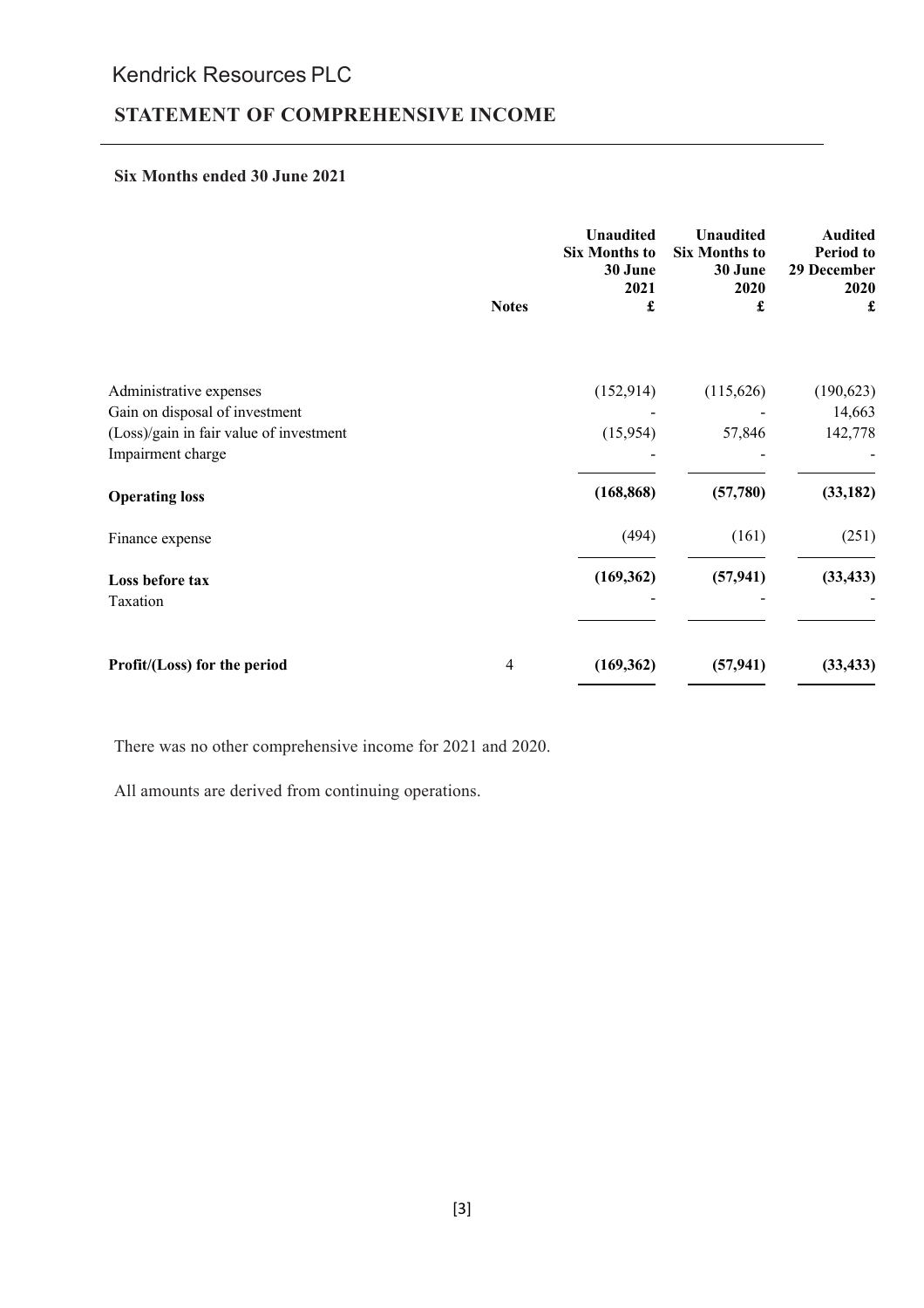## **STATEMENT OF FINANCIAL POSITION**

#### **As at 30 June 2021**

Company No. 02401127

|                                                             |       | <b>Unaudited</b><br>30 June<br>2021 | <b>Unaudited</b><br>30 June<br>2020 | <b>Audited</b><br>29 December<br>2020 |
|-------------------------------------------------------------|-------|-------------------------------------|-------------------------------------|---------------------------------------|
|                                                             | Notes | £                                   | £                                   | £                                     |
| <b>Assets</b>                                               |       |                                     |                                     |                                       |
| <b>Non-current assets</b>                                   |       |                                     |                                     |                                       |
| Property, plant and equipment                               |       | 6,325                               | 15,015                              | 10,670                                |
|                                                             |       | 6,325                               | 15,015                              | 10,670                                |
| <b>Current assets</b>                                       |       |                                     |                                     |                                       |
| Current asset investment                                    |       | 207,386                             | 182,154                             | 223,340                               |
| Investment in Nordic Projects and related transaction costs | 3     | 231,435                             |                                     |                                       |
| Other receivables                                           |       | 10,807                              | 13,022                              | 10,928                                |
| Cash and cash equivalents                                   |       | 10,685                              | 38,055                              | 9,496                                 |
|                                                             |       | 460,313                             | 233,231                             | 243,764                               |
| <b>Total assets</b>                                         |       | 466,638                             | 248,246                             | 254,434                               |
| <b>Liabilities</b>                                          |       |                                     |                                     |                                       |
| <b>Current liabilities</b>                                  |       |                                     |                                     |                                       |
| Trade and other payables                                    |       | 337,377                             | 184,131                             | 165,811                               |
| <b>Total liabilities</b>                                    |       | 337,377                             | 184,131                             | 165,811                               |
| <b>Net assets</b>                                           |       | 129,261                             | 64,115                              | 88,623                                |
| <b>Equity</b>                                               |       |                                     |                                     |                                       |
| Share capital                                               | 5     | 22,929,743                          | 22,929,743                          | 22,929,743                            |
| Share premium                                               |       | 25,027,278                          | 25,027,278                          | 25,027,278                            |
| Convertible loan notes                                      | 6     | 210,000                             |                                     |                                       |
| Merger reserve                                              |       | 1,824,000                           | 1,824,000                           | 1,824,000                             |
| <b>Accumulated losses</b>                                   |       | (49, 861, 760)                      | (49,716,906)                        | (49, 692, 398)                        |
| <b>Total equity</b>                                         |       | 129,261                             | 64,115                              | 88,623                                |
|                                                             |       |                                     |                                     |                                       |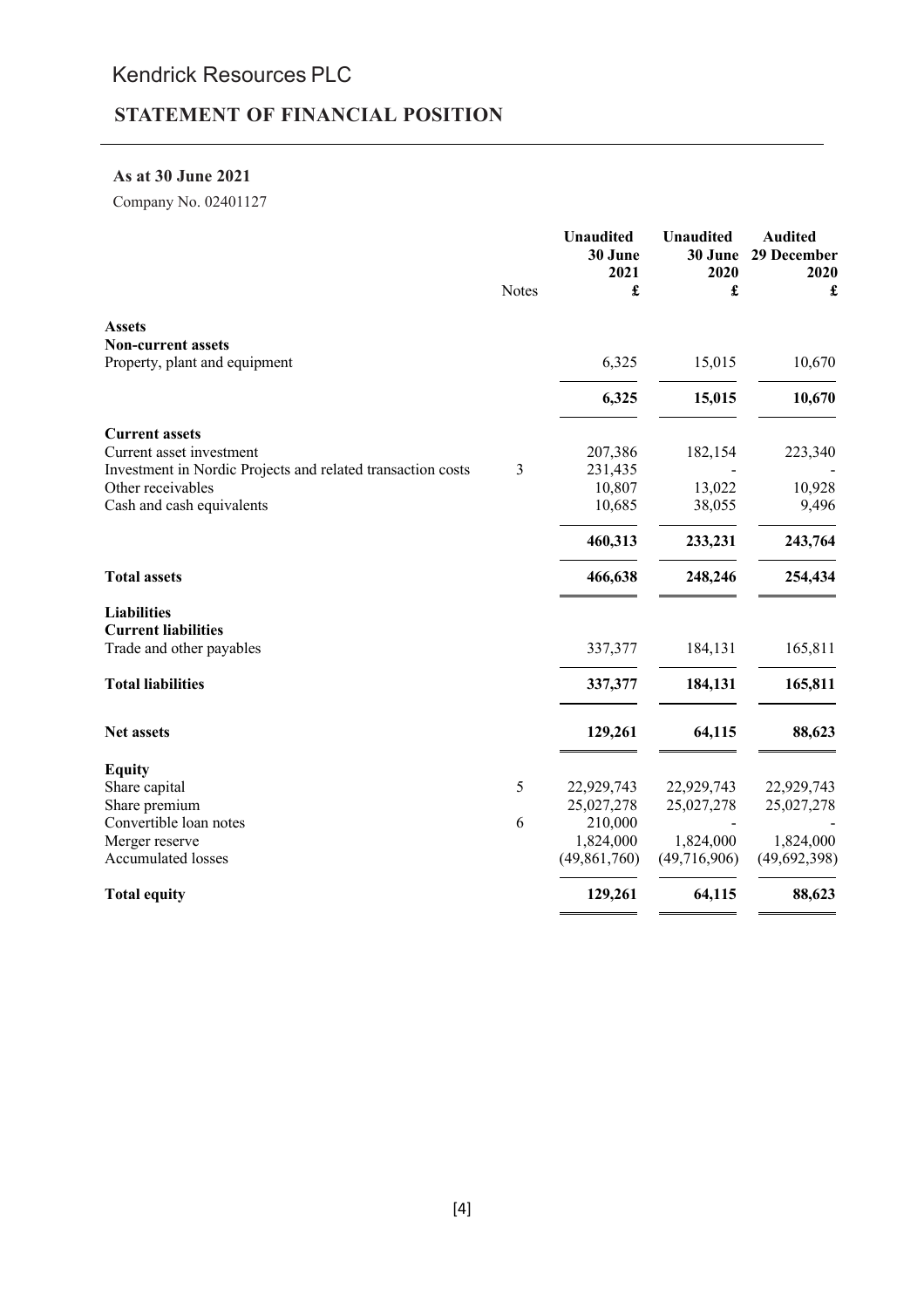## **STATEMENT OF CASH FLOW**

### **for the six months ended 30 June 2021**

|                                                             | <b>Six Months to Six Months to</b> |                 |  |
|-------------------------------------------------------------|------------------------------------|-----------------|--|
|                                                             | 30 June<br>2021                    | 30 June<br>2020 |  |
|                                                             | £                                  | £               |  |
| <b>Cash flows from operating activities</b>                 |                                    |                 |  |
| Loss before tax                                             | (169, 362)                         | (57, 941)       |  |
| Adjustments to reconcile net losses to cash utilised :      |                                    |                 |  |
| Foreign exchange losses on foreign subsidiary loans         |                                    |                 |  |
| Depreciation of property, plant and equipment               | 4,345                              | 5,711           |  |
| Gain on disposal of investment shares                       |                                    |                 |  |
| Loss/(Gain) in fair value of investment at reporting date   | 15,954                             | (57, 846)       |  |
| Operating cash outflows before movements in working         |                                    |                 |  |
| capital                                                     | (149,063)                          | (110, 076)      |  |
| Changes in:                                                 |                                    |                 |  |
| Investment in Nordic Projects and related transaction costs | (231, 435)                         |                 |  |
| Trade and Other receivables                                 | 121                                | 88,898          |  |
| Trade and other payables                                    | 171,566                            | 21,837          |  |
| Net cash outflow from operating activities                  | (208, 811)                         | 659             |  |
| <b>Investing activities</b>                                 |                                    |                 |  |
| Proceeds from Convertible loan notes                        | 210,000                            |                 |  |
| Proceeds of sale of Investment shares                       |                                    |                 |  |
|                                                             |                                    |                 |  |
| Net cash inflow from investing activities:                  | 210,000                            |                 |  |
|                                                             |                                    |                 |  |
| Net increase/(decrease) in cash and cash equivalents        | 1,189                              | 659             |  |
| Cash and cash equivalents at beginning of period            | 9,496                              | 37,396          |  |
| Cash and cash equivalents at end of period                  | 10,685                             | 38,055          |  |
|                                                             |                                    |                 |  |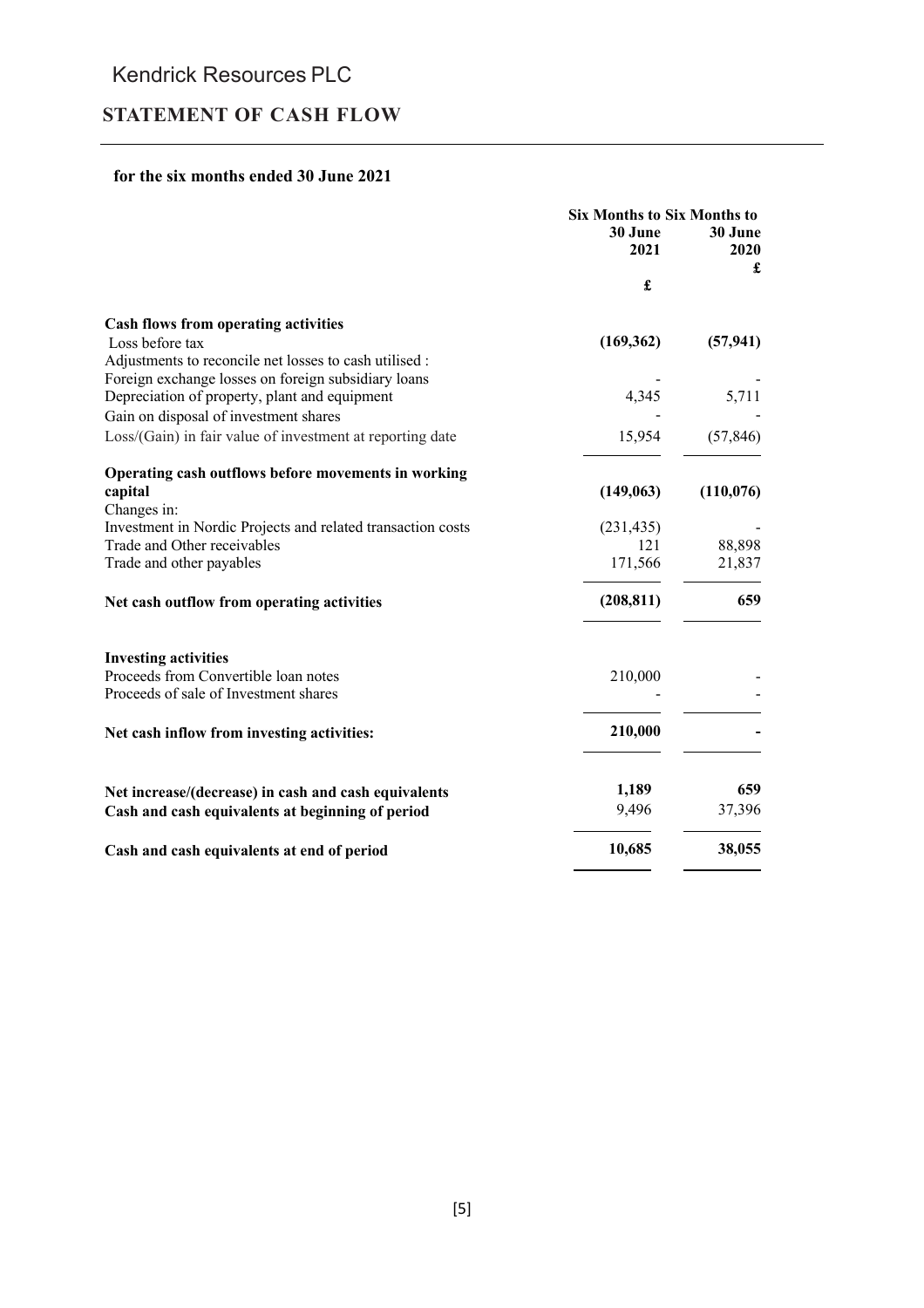## STATEMENT OF CHANGES IN EQUITY

### **Six months ended 30 June 2021**

|                                                    | Share capital | Share premium | Convertible loan<br>notes | Merger<br>reserve | Accumulated<br>losses | Total equity |
|----------------------------------------------------|---------------|---------------|---------------------------|-------------------|-----------------------|--------------|
|                                                    | $\pounds$     | £             | £                         | £                 | £                     | £            |
| As at 29 December 2019<br>Total comprehensive loss | 22,929,743    | 25,027,278    |                           | 1,824,000         | (40,658,965)          | 122,056      |
| for the period                                     |               |               |                           |                   | (57, 941)             | (57, 941)    |
| As at 30 June 2020                                 | 22,929,743    | 25,027,278    |                           | 1,824,000         | (49,716,906)          | 64,115       |
| As at 29 December 2020<br>Total comprehensive loss | 22,929,743    | 25,027,278    |                           | 1,824,000         | (49,692,398)          | 88,623       |
| for the period                                     |               |               |                           |                   | (169, 362)            | (169, 362)   |
| Convertible loan notes<br>issued                   |               |               | 210,000                   |                   |                       | 210,000      |
| As at 30 June 2021                                 | 22,929,743    | 25,027,278    | 210,000                   | 1,824,000         | (49, 861, 760)        | 129,261      |

#### **Reserves Description and purpose**

Share capital - amount subscribed for share capital at nominal value

Share premium - amounts subscribed for share capital in excess of nominal value

Merger reserve - amount arising from the issue of shares for non-cash consideration

Accumulated losses - cumulative net gains and losses recognised in the consolidated income statement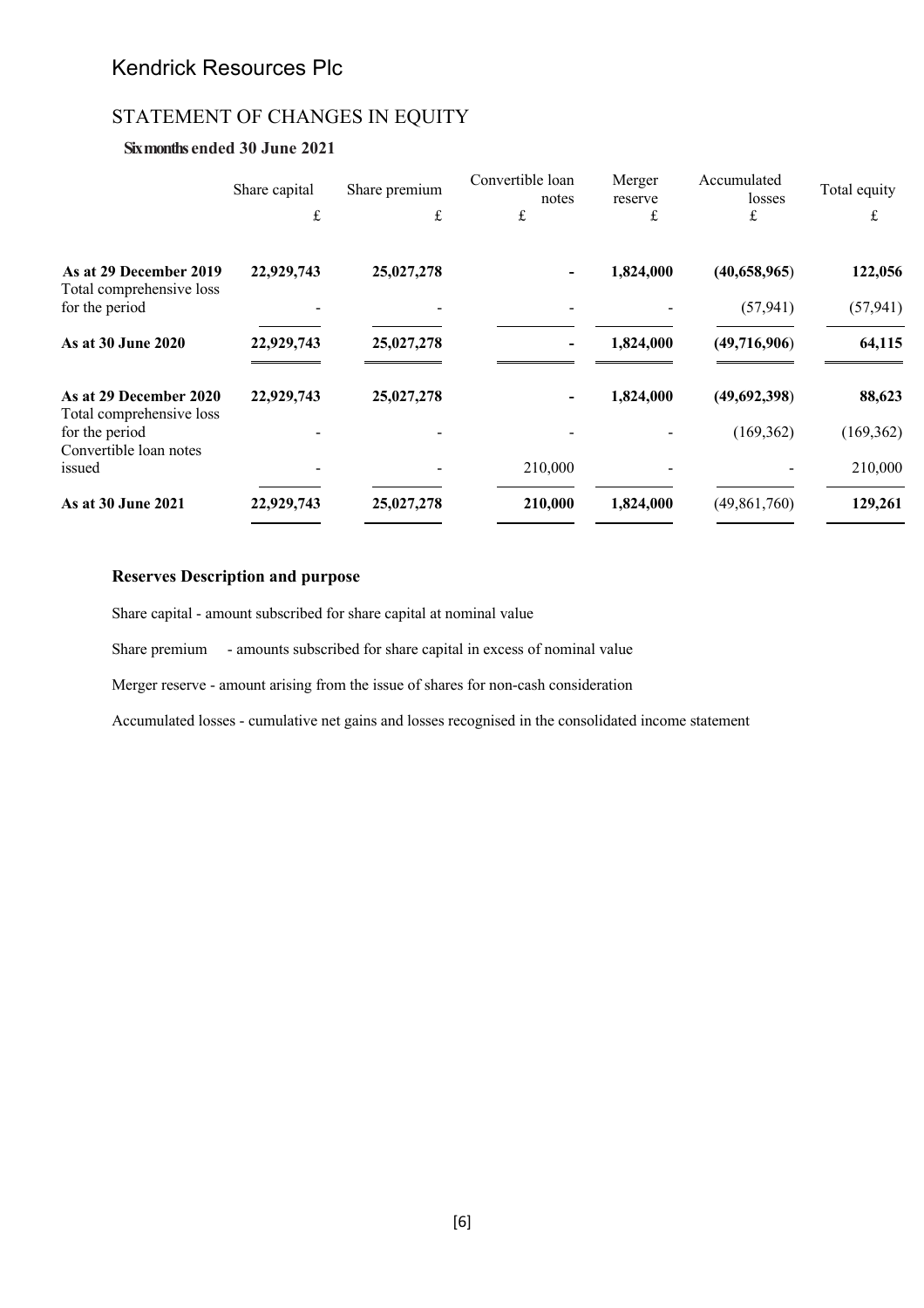## **NOTES TO THE INTERIM FINANCIAL INFORMATION**

### 1. General information

This financial information is for Kendrick Resources Plc ("the Company"). The principal activity of Kendrick Resources Plc (the 'Company') is that of mining exploration and development. The Company is a public limited company and is incorporated and domiciled in the United Kingdom. The address of the registered office is 7/8 Kendrick Mews, London SW7 3HG.

### 2. Basis of Preparation

The unaudited interim financial information set out above, which incorporates the financial information of the Company has been prepared using the historical cost convention and in accordance with International Financial Reporting Standards ("**IFRS**").

These interim results for the six months ended 30 June 2021 are unaudited and do not constitute statutory accounts as defined in section 434 of the Companies Act 2006. The financial statements for the year ended 29 December 2020 were audited and the auditors' report on those financial statements was unqualified but contained a material uncertainty pertaining to going concern.

The same accounting policies, presentation and methods of computation have been followed in these unaudited interim financial statements as those which were applied in the preparation of the company's annual financial statements for the year ended 29 December 2020.

### *Going concern*

The operational requirements of the Company comprise maintaining a Head Office in the UK with a Board of one executive Director and one non-executive Director, and one consultant for, amongst other things, determining and implementing strategy and managing operations.

The COVID-19 outbreak has not had a significant impact to the Company's matters to date. The Directors have an appropriate response plan in place, and they will continue to monitor and assess the ongoing development and respond accordingly.

The financial statements have been prepared on the basis that the Company is a going concern, which contemplates the continuity of normal business activity, realisation of assets and settlement of liabilities in the normal course of business for the following reasons:

1. During the six months to 30 June 2021 the Company raised £210,000 from the issue of convertible loan notes and its holding of listed investments was valued at £207,386 as at the period end as compared to the Company's administrative expenses of £152,914 for the period; Subsequent to the period end the Company has raised a further £469,560 from the issue of additional convertible loan notes.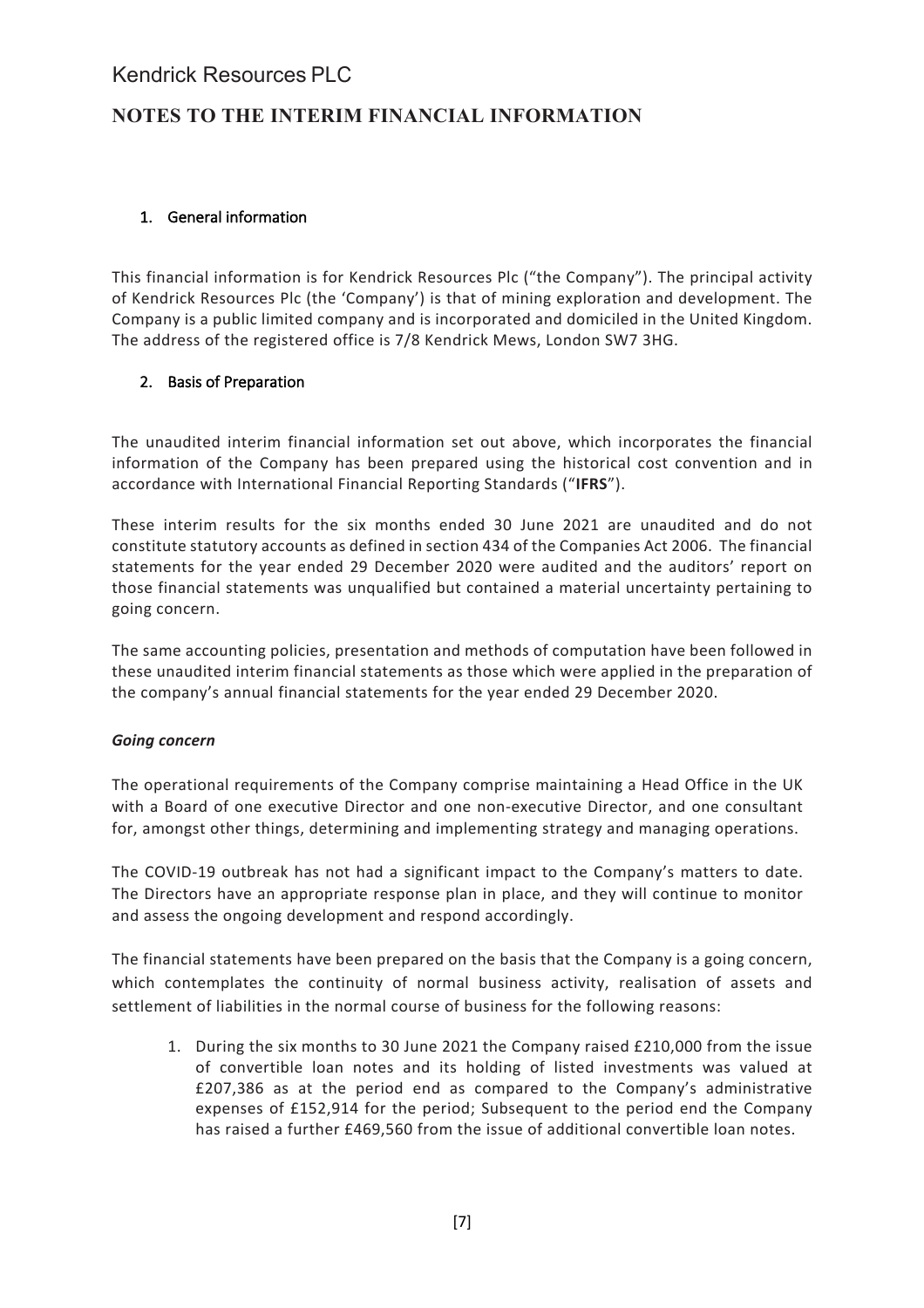## **NOTES TO THE INTERIM FINANCIAL INFORMATION**

- 2. The Company and its management have in the past been successful in raising funds, the Company would need to raise additional fundraising in the coming months;
- 3. the Directors have taken into account all available information for the foreseeable future, in particular for the twelve months from the date of approval of the Financial Statements. This information includes management prepared cash flows forecasts, available sources of funding and considerations of the impact of COVID-19. The Directors can take mitigating actions as necessary to manage the cost base of the business and cash flow requirements in the event of any shortfall in funding.
- 4. The directors have a reasonable expectation that the Company will be able to continue in operational existence for a period of at least 12 months from the date of approval of these financial statements and, therefore, believe it is appropriate to prepare the financial statements on the going concern basis.

Although there can be no guarantee of success of that fundraising, the directors are confident that the Company will be successful in raising the funds as required.

### **3. Investment in the Nordic Projects and related transaction costs**

The investment in the Nordic Projects represents the amounts paid in taking up and extending the option to acquire various Scandinavian assets described below together with costs incurred in running the projects prior to the proposed acquisition including the costs associated with the proposed listing.

On 20 January 2021, the Company was assigned by Lion Mining Finance Ltd and Camden Park Trading Limited, companies controlled by Colin Bird (see Note 7), a conditional agreement with Pursuit Minerals Ltd listed on the ASX ("**Pursuit**") to acquire nickel and vanadium projects in Norway, Sweden and Finland (the "**Nordic Projects**") (the "**Conditional Pursuit SPA**") (the "**Assignment Agreement**"). The Assignment Agreement is conditional on the Company acquiring the Nordic Projects and the consideration under the Assignment Agreement of £802,000 is to be settled £52,000 in cash and £750,000 to be settled by the issue of ordinary shares in the Company at the Loan Note Conversion Price (see Note 6).

The Conditional Pursuit SPA is conditional upon the Company; i) listing its shares on the London Stock Exchange (the "**Listing**") ii) raising a minimum of £1,500,000 at the Listing (the "**Minimum Fundraising at Listing**" iii) completing legal due diligence on the entities owning the Nordic Projects and on the mining titles underling the Nordic Projects by the long stop date which was 31 March 2021 and has been extended to 31 December 2021 by the payment in aggregate of A\$235,000 (approx. £126,000). A further extension up to 31 January 2022 (the **"Long Stop Date**") has been agreed by increasing the amount of the consideration payable in respect of the Consideration Shares in clause 2(b) from £1,250,000 to £1,300,000 satisfied through the issue by the Company of fully paid ordinary shares at the Fund Raising Price Per Share at the time of listing.

The consideration payable to Pursuit upon completion of the Conditional Pursuit SPA is i) A\$50,000 (approx. £27,000) which has been paid ii) £1,300,000 to be settled by the Company issuing ordinary shares in the Company at the same price as the Minimum Fundraising at Listing at completion of the Listing; and deferred consideration based on two accretive value milestones being achieved;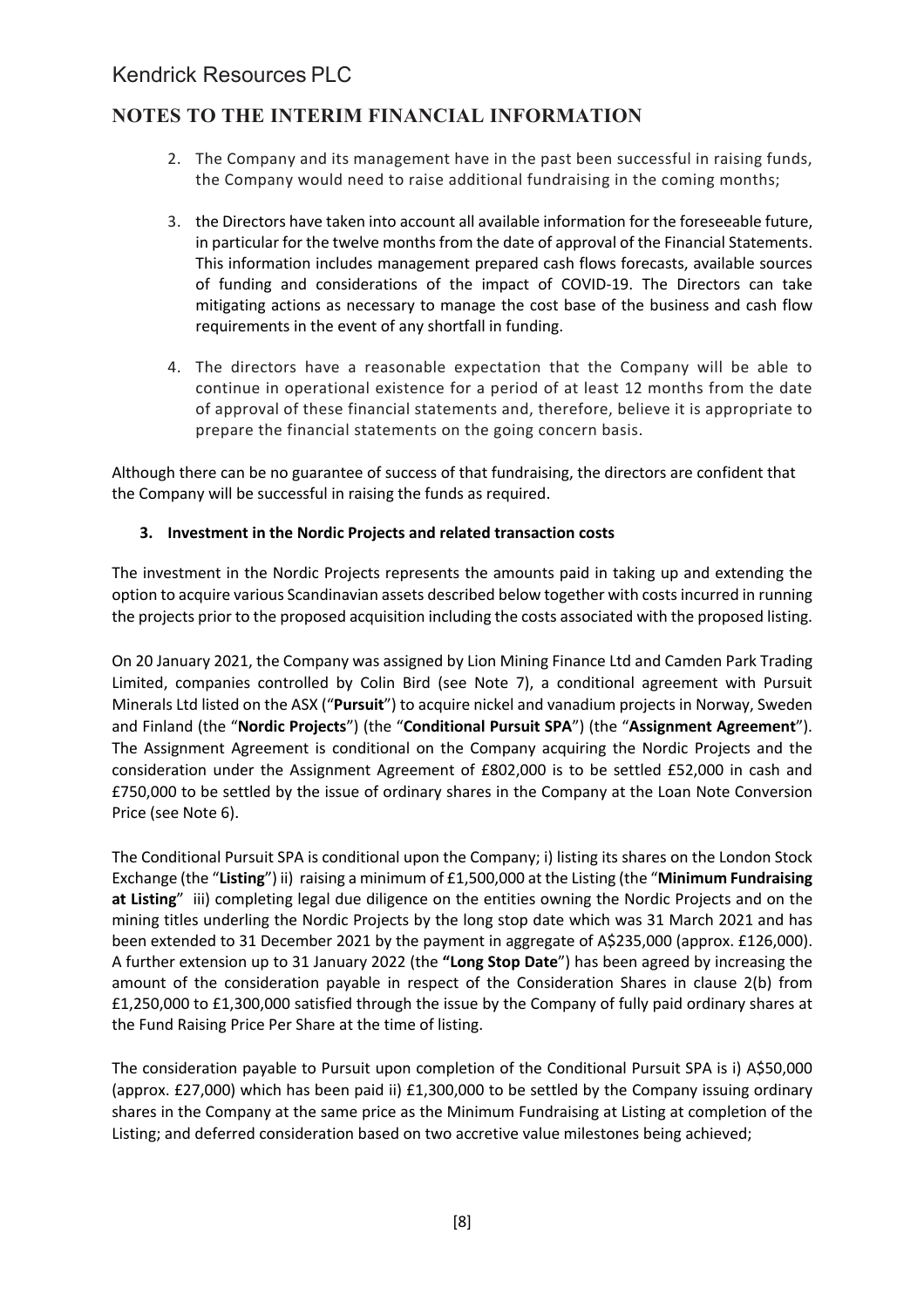## **NOTES TO THE INTERIM FINANCIAL INFORMATION**

- a) Milestone One which triggers a A\$250,000 (approx. £136,000) payment in cash, is the completion by the Company (or any successor or assignee) of a Feasibility Study, as defined by the JORC Code (2012), on any individual project area in the Nordic Projects, demonstrating an internal rate of return of not less than 25%; and
- b) Milestone Two which triggers a A\$500,000 (approx. £272,000) payment in cash is a decision to mine being made by the Company (or any successor or assignee) in respect of any project area in the Nordic Projects.

The Nordic Projects comprise vanadium projects in Sweden and Finland which are owned by Pursuit and consist of competently and comprehensively well drilled tonnages of vanadium ore, estimated at approximately 160 million tonnes. Kendrick has paid currently due 2021 licence fees and all projects are in governmental good standing. The Norwegian projects are for nickel and are under an option agreement with Eurasian Minerals Sweden AB and have been partially explored with reconnaissance programmes indicating the potential for strike extension. Certain nickel projects have not been invasively explored by Pursuit, but desk research indicates that potential for nickel discovery exists.

Nickel prices have improved over the year and the metal is expected to play a significant role in tomorrow's energy and production world.

### **4. Loss per share**

The loss per share of 0.05 pence (2020: loss 0.02 pence) has been calculated on the basis of the loss of £169,000 (2020: loss £58,000) and on 335,710,863 (2020: 335,710,863) ordinary shares, being the weighted average number of ordinary shares in issue during the period ended 30 June 2021.

### **5. Share capital**

At the Annual General Meeting held on 4 February 2021, shareholders approved that the 335,710,864 Existing Ordinary Shares in issue be subdivided each into one new ordinary share of £0.00001 ("**New Ordinary Share**") and one deferred share of £0.00999 ("**2020 Deferred Share)** in the capital of the Company. The New Ordinary Shares carry the same rights as attached to the Existing Ordinary Shares (save for the reduction in their nominal value). The 2020 Deferred Shares have no voting rights and have no rights as to dividends and only very limited rights on a return of capital. They will not be admitted to trading or listed on any stock exchange and will not be freely transferable. The holders of the 2020 Deferred Shares are not entitled to any further right of participation in the assets of the Company. As such, the2020 Deferred Shares effectively have no value.

### **6. Convertible loan notes**

In January 2021 the Company raised £210,000 by way of Zero Coupon One Year Convertible Loan Notes of £1 each, repayable on 28 February 2022 (the "**Repayment Date**") the instrument being approved by resolution of the Board of Directors on 30 December 2020 (the **"Loan Notes**"). The Loan Notes automatically convert into Ordinary Shares in the event of a Qualifying Equity Financing which is defined to means the Company, prior to the Repayment Date, completing a IPO or reverse takeover transaction which leads to the Company's shares being traded on a market of the London Stock Exchange ("**Automatic Conversion**"). In the event of Automatic Conversion the conversion price is at a 40% discount to the price at which the Company issues Ordinary Shares in any Qualifying Equity Financing in the period commencing on the date of this Instrument and ending on the Repayment Date (the **"Loan Note Conversion Price**").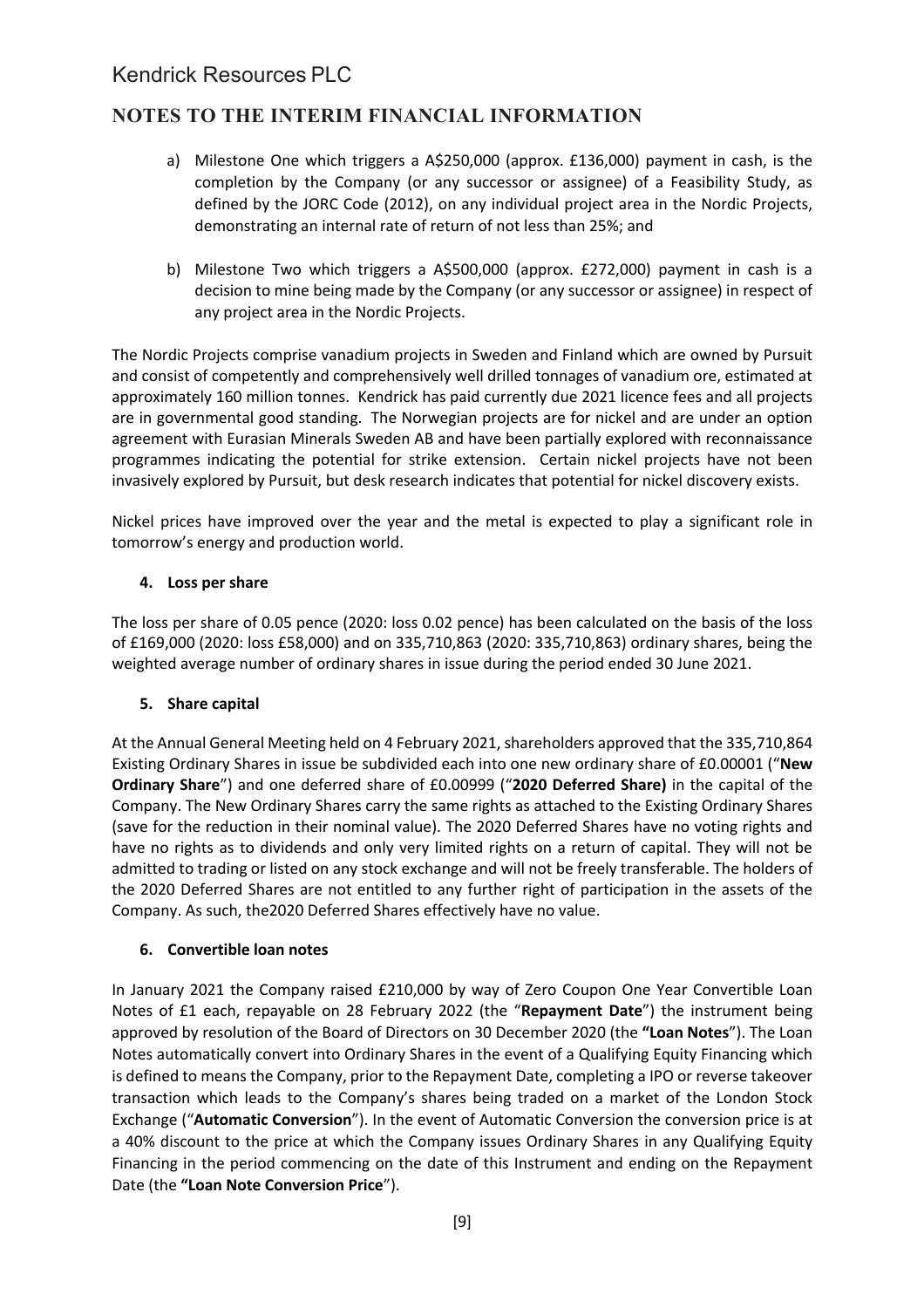## **NOTES TO THE INTERIM FINANCIAL INFORMATION**

### **7. Related party transactions**

### *Identity of Related Parties:*

The Company has related party relationships with its key management personnel and Jubilee Metals Group Plc, which has a 29% beneficial shareholding in the Company.

### *Related Party Transactions in the period*

Directors of the Company and their close family members as at the date of this report control 0.15% of the voting shares of Kendrick Resources Plc ; all controlled by Colin Bird (2020 0.89% being 0.15% by Colin Bird and 0.74% by Alex Borrelli.

|                                                             |         | Six months to 30 June |
|-------------------------------------------------------------|---------|-----------------------|
| Directors fees during the period                            | 2021    | 2020                  |
| Colin Bird                                                  | 30,000  | 15,000                |
| Kjeld Thygesen (appointed 23 October 2020)                  |         | n.a                   |
| Alex Borrelli (resigned 8 October 2020)                     | n,a,    | 40,320                |
| Anthony Gardner-Hillman (resigned 27 October 2020)          | - n,a,  | 8,750                 |
|                                                             | 30,000  | 64,070                |
|                                                             |         |                       |
|                                                             | 30 June | 30 June               |
| Short-term advances from directors (unpaid directors' fees) | 2021    | 2020                  |
| Colin Bird                                                  | 113,500 | 66,250                |
| Kjeld Thygesen (appointed 23 October 2020)                  |         |                       |
| Alex Borrelli (resigned 8 October 2020)                     | n.a.    |                       |
| Anthony Gardner-Hillman (resigned 27 October 2020)          | n.a     |                       |
|                                                             | 113,500 | 66,250                |

Colin Bird has agreed to defer payment of the short-term advances due to him until the Company has completed its proposed listing on the London Stock Exchange and associated fundraising, at which point in time they will be due to be converted into ordinary shares in the Company at the same price as the fundraising.

On 20 April 2021 the Company entered into the Assignment Agreement referred to in Note 3. The parties to the Assignment Agreement are Lion Mining Finance Limited (a company controlled by Colin Bird, a director of the Company), the Company and Camden Park Trading FZE-LLC (a company controlled by Colin Bird, a director of the Company). The Assignment Agreement is conditional on the Company acquiring the Nordic Projects and the consideration under the Assignment Agreement of £802,000 is to be settled £52,000 in cash and £750,000 to be settled by the issue of ordinary shares in the Company at the Loan Note Conversion Price (see Note 6).

### *Related Party Transactions after the reporting date*

Included in the £350,000 in respect of the July 2021 Convertible Loan Notes subscriptions received was £30,000 from Kjeld Thygesen and £48,000 from Colin Bird, both directors of the Company. Included in the £150,000 in respect of the November 2021 Convertible Loan Notes subscriptions received was £36,000 from Lion Mining Finance Limited, a company controlled by Colin Bird, a director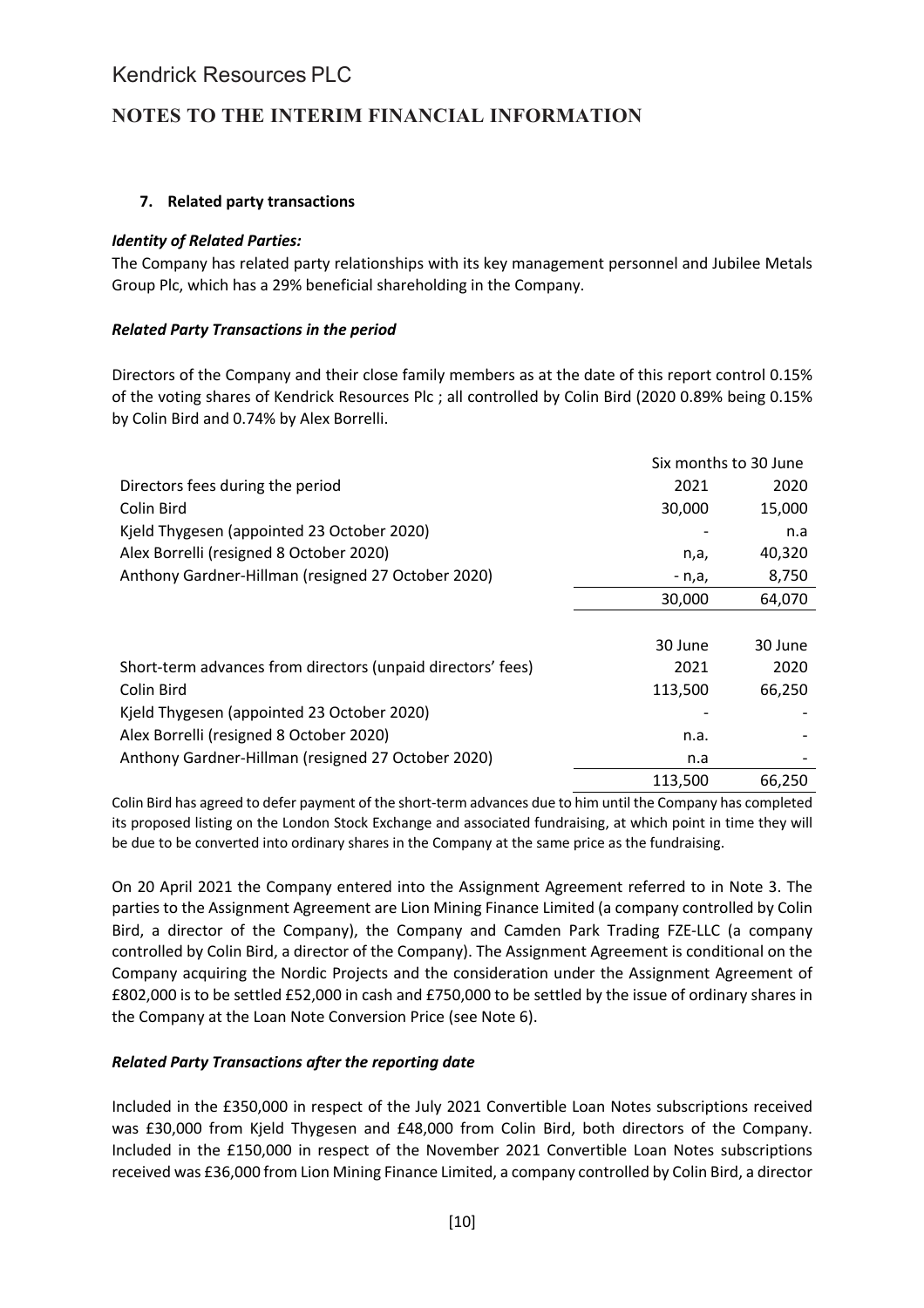## **NOTES TO THE INTERIM FINANCIAL INFORMATION**

of the Company. These subscriptions by Colin Bird, Kjeld Thygesen and Lion Mining Finance Limited were on the same terms as the other subscribers to these convertible loan notes which are detailed in Note 8.1

The Company entered into a licence agreement dated 1 February 2022 with Lion Mining Finance Limited (a company controlled by Colin Bird, a director of the Company). Pursuant to this agreement, the Company has been granted a licence to use the premises at 7-8 Kendrick Mews, London SW7 for a period of 12 months with effect from 1 December 2021 for a licence fee of £1,000 per month. In addition, Lion Mining Finance Limited provides basic administrative and support services as required by the Company from time-to-time (see Note 8.2)

### **8. Events after the reporting date**

**8.1** Further unsecured convertible loan note instruments dated 2 July 2021 constituting up to £350,000 and 15 November 2021 constituting up to £150,000 were approved by way of Zero Coupon Convertible Loan Notes of £1 each, repayable on 31 July 2022 (the "**Repayment Date**") (the "**Post Period Loan Notes**"). The Post Period Loan Notes automatically convert into Ordinary Shares in the event of a Qualifying Equity Financing which is defined to mean the Company, prior to the Repayment Date, completing a IPO or reverse takeover transaction which leads to the Company's shares being traded on a market of the London Stock Exchange ("**Automatic Conversion**"). In the event of Automatic Conversion the conversion price is at a 25% discount to the price at which the Company issues Ordinary Shares in any Qualifying Equity Financing in the period commencing on the date of this Instrument and ending on the Repayment Date (the **"Post Period Loan Note Conversion Price**") and the issue of one warrant for each Ordinary Share to be issued to the Noteholders with the warrant exercisable within 18 months from the Qualifying Equity Financing at the price at which the Company issues Ordinary Shares in the Qualifying Equity Financing. As at the date of approval of these accounts the Company had raised a further £469,560 from these loan instruments.

**8.2** The Company entered into a licence agreement dated 1 February 2022 with Lion Mining Finance Limited (a company controlled by Colin Bird, a director of the Company). Pursuant to this agreement, the Company has been granted a licence to use the premises at 7-8 Kendrick Mews, London, SW7 for a period of 12 months with effect from 1 December 2021 for a licence fee of £1,000 per month. In addition, Lion Mining Finance Limited provides basic administrative and support services as required by the Company from time-to-time.

**8.3** At the Annual General Meeting held on 25 October 2021, shareholders approved an ordinary resolution to ratify the acquisition by the Company of the Spin Out Projects defined below from Pursuit Minerals Ltd, pursuant to assignment agreements entered into on 20 January 2021, a summary of which is provided in note 3 above (the "**Assignment Agreements**") and authorising the Directors of the Company for and on behalf of the Company to approve the signature of any document and / or taking of any action they deem necessary or appropriate in relation to effecting or facilitating the transactions contemplated by the Assignment Agreements and /or the Strategy:

- a. the Koitelainen, Karhujupukka North and Karhujupukka South projects in Finland;
- b. the Airijoki, Kullberget, Sumassjon, Kramsta and Simesvallen projects in Sweden; and
- c. the Hosanger, Espedalen and Sigdal projects in Norway,

(together, the "**Spin Out Projects**").